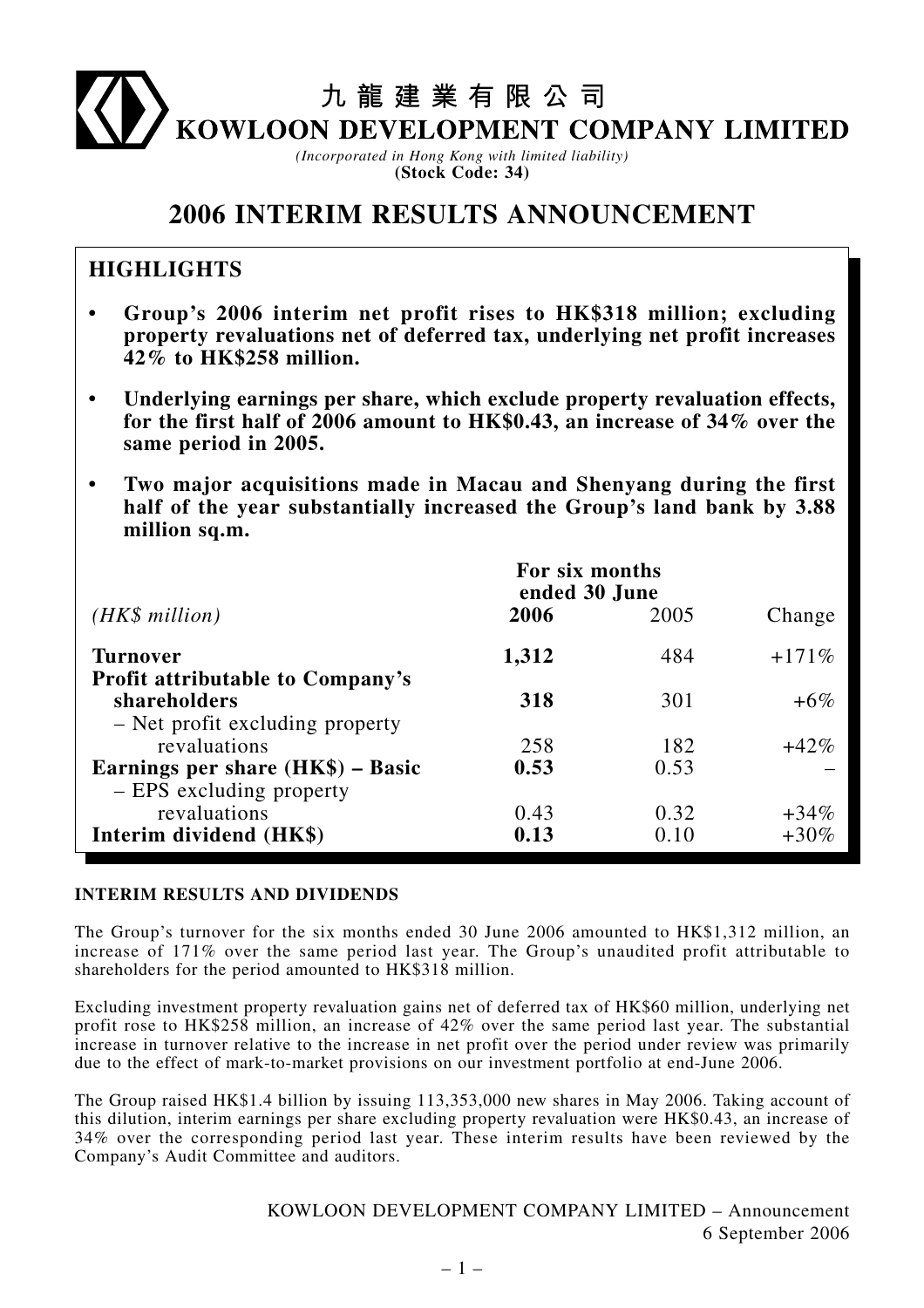The Board of Directors has declared an interim dividend of HK\$0.13 per share which represents an increase of 30% as compared with HK\$0.10 in the first half of 2005. The interim dividend will be payable on 6 October 2006 to shareholders registered as at 27 September 2006.

# **BUSINESS REVIEW**

Two major acquisitions were made during the first half of the year which had the effect of substantially expanding the Group's land bank across the Greater China region.

## **Major Acquisitions**

In April 2006, the Group, through its 56.84% owned listed subsidiary, Polytec Asset Holdings Limited ("Polytec Asset") entered into an agreement with the ultimate holding company to acquire an  $80\%$ interest in three property development projects in Macau ("Acquisition") with an aggregate gross floor area of approximately 978,000 sq. m. at a consideration of HK\$8,448 million. The Acquisition was completed in June 2006.

The three sites are located in the Orient Pearl District of the Macau Peninsula near the Macau-Zhuhai border and the intended landing point of the Hong Kong, Zhuhai and Macau Bridge, a 29 kilometers bridge linking Hong Kong, Zhuhai and Macau. The Group intends to develop these sites into luxury residential buildings of approximately 8,000 units, with retail, recreational and car parking spaces. The developments will be phased with the first phase ready to commence construction works before the end of this year.

In June 2006, through a public bidding process, the Group acquired a plot of land with a site area of 1.45 million sq. m. in the west of Daba Road in Dong Ning District of Shenyang, the People's Republic of China ("PRC") for a consideration of RMB830 million. The project has a planned aggregate gross floor area of 2.9 million sq. m. and it has been approved by the Shenyang municipal government for residential and commercial development purposes.

## **An Update – Acquisition of Shenzhen Properties & Resources Development (Group) Limited ("Shenzhen Properties")**

Waiver from the obligation to make a general offer for the remaining 29.7% issued shares in Shenzhen Properties was not granted by the China Securities Regulatory Commission ("CSRC"). Accordingly in May 2006, the Group initiated the general offer process and paid HK\$120 million as deposit. Subsequently in the same month, the Group was advised by the CSRC that the examination of the general offer documents for the remaining issued shares in Shenzhen Properties would be temporarily suspended pending verification of certain issues by the State Council State-owned Assets Supervision and Administration Commission ("SASAC"). SASAC is currently verifying the total assets value of Shenzhen Properties.

# **Property Sales**

The Group's property sales rose to HK\$598 million in the first six month of 2006, an increase of 175% over the same period in 2005. The increase in sales was primarily due to the sale of Mount Davis 33, a joint-venture residential development project with Urban Renewal Authority in the western part of Hong Kong Island.

## **Property Development**

La Baie Du Noble, Macau, in which the Group has an 80% interest, is close to completion. The occupation permit for the residential portion (excluding duplex units) of the project was obtained in July 2006. Income from this project will be the major contribution to the Group's operating profit in the second half of the year.

Construction work on the development at 31 Robinson Road, Mid-Levels, Hong Kong, a luxury residential development with a gross floor area of approximately 11,900 sq. m. is scheduled to be completed in 2007.

> KOWLOON DEVELOPMENT COMPANY LIMITED – Announcement 6 September 2006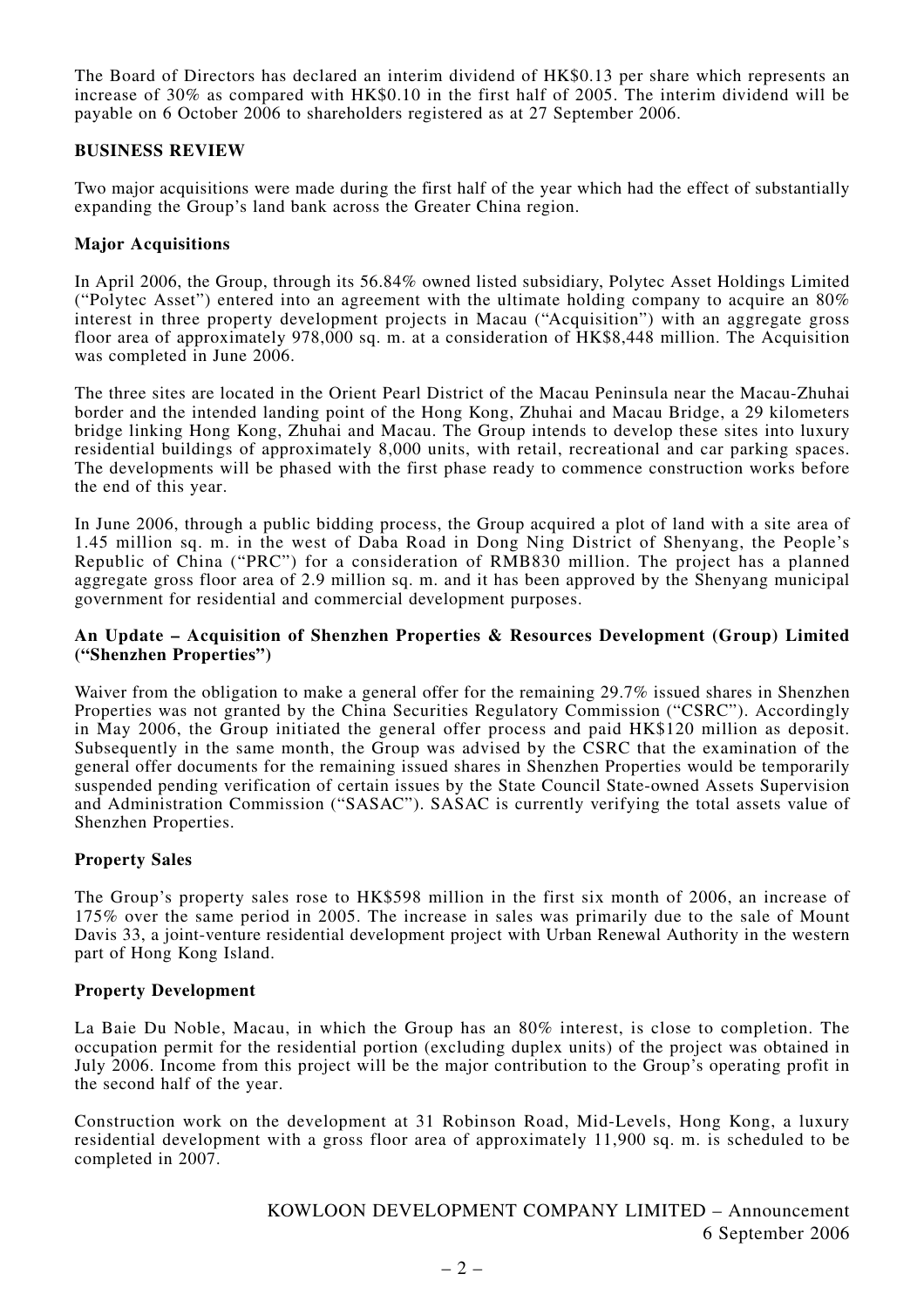The Group obtained an approval from the Town Planning Board for development parameters of the newly revised master layout plan in February 2006 for the residential and commercial development project at 35 Clear Water Bay Road, Ngau Chi Wan. We are currently liaising with relevant departments to obtain a land grant.

We intend to commence construction works for the Group's redevelopment project at Belcher's Street in the second half of 2007.

|  |  | <b>Status of the Group's Major Projects Under Development</b> |
|--|--|---------------------------------------------------------------|

| Location                                                                     | <b>Usage</b>                  | Group's<br><b>Interest</b>                          | Approx.<br><b>Total Gross</b><br><b>Floor Area</b> | <b>Status</b>                                         | <b>Expected</b><br>Date of<br>Completion |
|------------------------------------------------------------------------------|-------------------------------|-----------------------------------------------------|----------------------------------------------------|-------------------------------------------------------|------------------------------------------|
| <b>MACAU</b>                                                                 |                               | $(\%)$                                              | (sq. m.)                                           |                                                       |                                          |
| La Baie Du Noble<br>The Orient Pearl District<br>Macau                       | Residential and<br>Commercial | 80                                                  | 147,700                                            | Internal finishing                                    | Second half<br>2006                      |
| Pacifica Garden*<br>The Taipa District<br>Macau                              | Residential and<br>Commercial | 33                                                  | 35,900                                             | Foundation works<br>in progress                       | 2008                                     |
| <b>HONG KONG</b>                                                             |                               |                                                     |                                                    |                                                       |                                          |
| <b>Mount Davis 33</b><br>No. 33 Ka Wai Man Road<br>Kennedy Town<br>Hong Kong | Residential                   | Joint Venture<br>with Urban<br>Renewal<br>Authority | 7,300                                              | Construction<br>completed                             | Completed<br>(First half<br>2006)        |
| No. 31 Robinson Road<br>Mid-Levels<br>Hong Kong                              | Residential                   | 100                                                 | 11,900                                             | Superstructure<br>works in progress                   | Second half<br>2007                      |
| No. 35 Clear Water Bay Road<br>Ngau Chi Wan<br>Kowloon<br>Hong Kong          | Residential and<br>Commercial | 100                                                 | 196,400                                            | Foundation and<br>site formation<br>works in progress | 2009/2010                                |
| <b>TOTAL</b>                                                                 |                               |                                                     | 399,200                                            |                                                       |                                          |

*\* Owned by the Group's 56.84% owned subsidiary Polytec Asset Holdings Limited at end-June 2006.*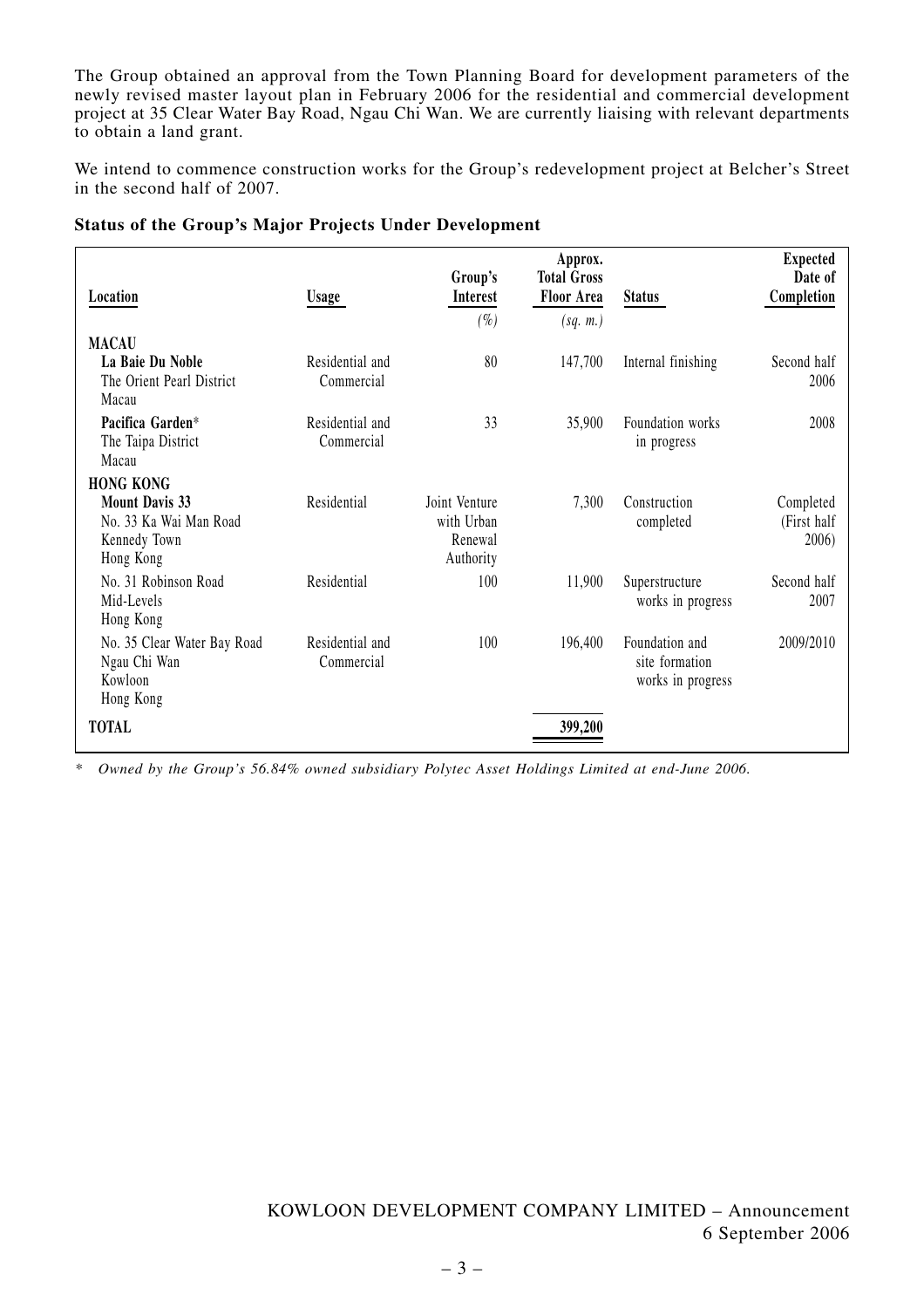# **Details of the Group's Major Land Held for Development**

| Location                                                                        | Usage                      | Group's<br><b>Interest</b> | Approx. Total<br><b>Gross Floor Area</b> |
|---------------------------------------------------------------------------------|----------------------------|----------------------------|------------------------------------------|
|                                                                                 |                            | $(\%)$                     | (sq. m.)                                 |
| <b>PRC</b><br>West of Daba Road<br>Dong Ning District<br>Shenyang<br><b>PRC</b> | Residential and Commercial | 100                        | 2,900,000                                |
| <b>MACAU</b><br>Lote V*<br>Novos Aterros da Areia Preta<br>Macau                | Residential and Commercial | 45                         | 126,400                                  |
| Lotes T and $T1*$<br>Novos Aterros da Areia Preta<br>Macau                      | Residential and Commercial | 45                         | 164,200                                  |
| Lote $P^*$<br>Novos Aterros da Areia Preta<br>Macau                             | Residential and Commercial | 45                         | 687,700                                  |
| <b>HONG KONG</b>                                                                |                            |                            |                                          |
| Belcher's Street<br>Kennedy Town<br>Hong Kong                                   | Residential and Commercial | 100                        | 5,600                                    |
| <b>TOTAL</b>                                                                    |                            |                            | 3,883,900                                |

*\* Owned by the Group's 56.84% owned subsidiary Polytec Asset Holdings Limited at end-June 2006.*

## **Property Investment**

For the first six months of 2006, the Group's gross rental income generated by its property investment portfolio amounted to HK\$108 million, an increase of 9% over the same period in 2005. The improvement was largely due to an increase in rental income from the office and retail tenancies of Pioneer Centre.

The average occupancy rate for the retail portion of Pioneer Centre improved significantly to over 95% in the first half of the year from 88% at the same period last year following the completion of the first phase of renovation. The offices were almost fully let at end-June 2006. The occupancy rate for the Group's other investment properties in Hong Kong also remained above 90%.

## **Property Management**

The total area of residential and commercial premises managed by the Group and its associated companies remained at 790,000 sq. m. at end-June 2006. The property management division of the Group continues to provide quality management services to our properties.

## **Financing and Investments**

The performance of our investment division was affected by the new accounting treatment of our investment portfolio as at 30 June 2006. While the negative mark-to-market effect has currently been almost fully reversed with the subsequent improvement in the financial market over the past two months, for the period under review operating profits of this division recorded a decline from HK\$37 million posted at end-June 2005 to HK\$28 million at end-June 2006.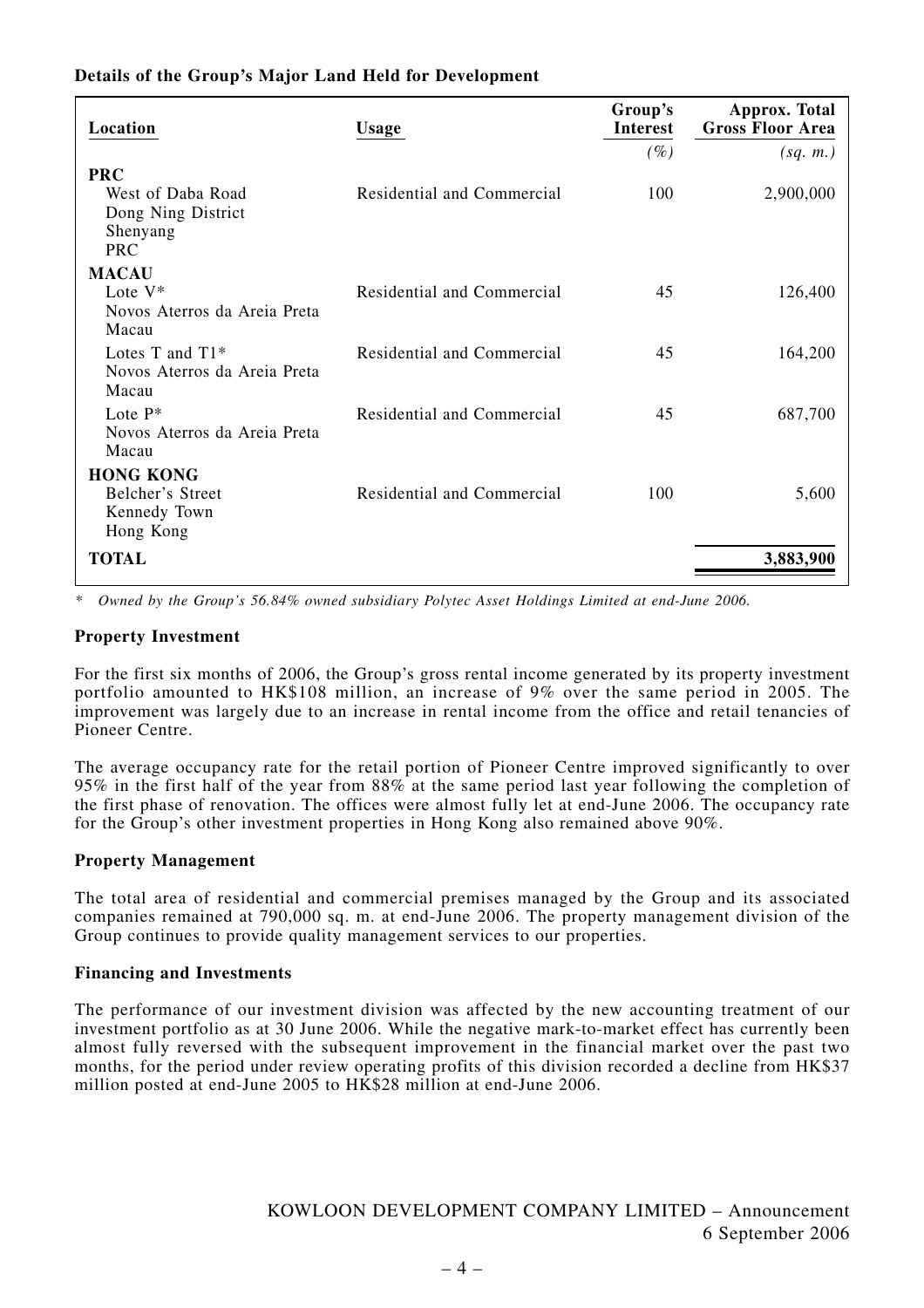## **Other Business**

In March 2006, the Group disposed of its 20% interest in Southern Success Corporation, an associated company engaged in footwear wholesale and retail business at a consideration of US\$11.6 million, realising a gain of HK\$47 million.

# **FINANCIAL REVIEW**

## **Financial Resources and Bank Borrowings**

The total bank borrowings of the Group as at 30 June 2006 amounted to HK\$2,653 million, a slight increase of HK\$10 million as compared with 2005 year end. The gearing ratio, calculated on the basis of bank loans to equity attributable to shareholders of the Company was reduced from 52% as at 31 December 2005 to 40% as at 30 June 2006 following the equity fund raising in May.

As previously reported, Polytec Asset acquired interests in property developments in Macau from the ultimate holding company for HK\$8,448 million of which HK\$5,490 million was settled and HK\$2,958 million is financed by a deferred settlement arrangement. Funds were raised by the issue of 2,811,411,970 new shares in Polytec Asset at HK\$1.98 per share. The Company also raised HK\$1.4 billion by the issue of 113,353,000 new shares at HK\$12.4 per share of which HK\$970 million was used to subscribe for the new shares in Polytec Asset. Loan from ultimate holding company amounted to HK\$2,194 million had been obtained for the balance required for the subscription of Polytec Asset's new shares. Including the deferred payment of the balance consideration for the Acquisition, total outstanding due to ultimate holding company as at 30 June 2006 amounted to HK\$5,708 million. The amounts due to ultimate holding company are unsecured, interest bearing and have no fixed term of repayment. Interest is charged with reference to bank lending rates. Taking account of the financial support provided by the ultimate holding company, the gearing was 127%.

During the first half year of 2006, the Group paid HK\$120 million as deposit for the general offer for the remaining 29.7% shares in relation to the proposed acquisition of Shenzhen Properties. Approximate HK\$390 million was paid for the acquisition of land in Shenyang, PRC. US\$11.6 million (approximately HK\$90 million) was obtained from the disposal of Southern Success Corporation, an associated company of the Group. The sale of Mount Davis 33 was well received and generated cash inflow of HK\$211 million.

All banking facilities are arranged on a floating rate basis with HK\$700 million bank loans being hedged by structured swaps. Management will continue to monitor and manage the Group's exposure to interest rate risks.

The Group's exposure to currency risk in relation to the investments in PRC will not have a material impact and the management will closely monitor the currency risk exposure in respect of renminbi and will consider hedging where appropriate. The Group's exposure to other currency risk is insignificant as most of the Group's operations are in Hong Kong or Macau and transactions are denominated in local currency.

With committed undrawn financing facilities in place, recurrent cash inflow from investment properties, property sales and the continuous support from the ultimate holding company, the Group has sufficient financial resources to satisfy its commitments, working capital requirements and for its future business growth.

# **Capital Commitments**

As at 30 June 2006, the Group had contracted commitments of HK\$665 million in respect of the acquisition of Shenzhen Properties. Commitments for construction work of the investment properties amounted to HK\$97 million.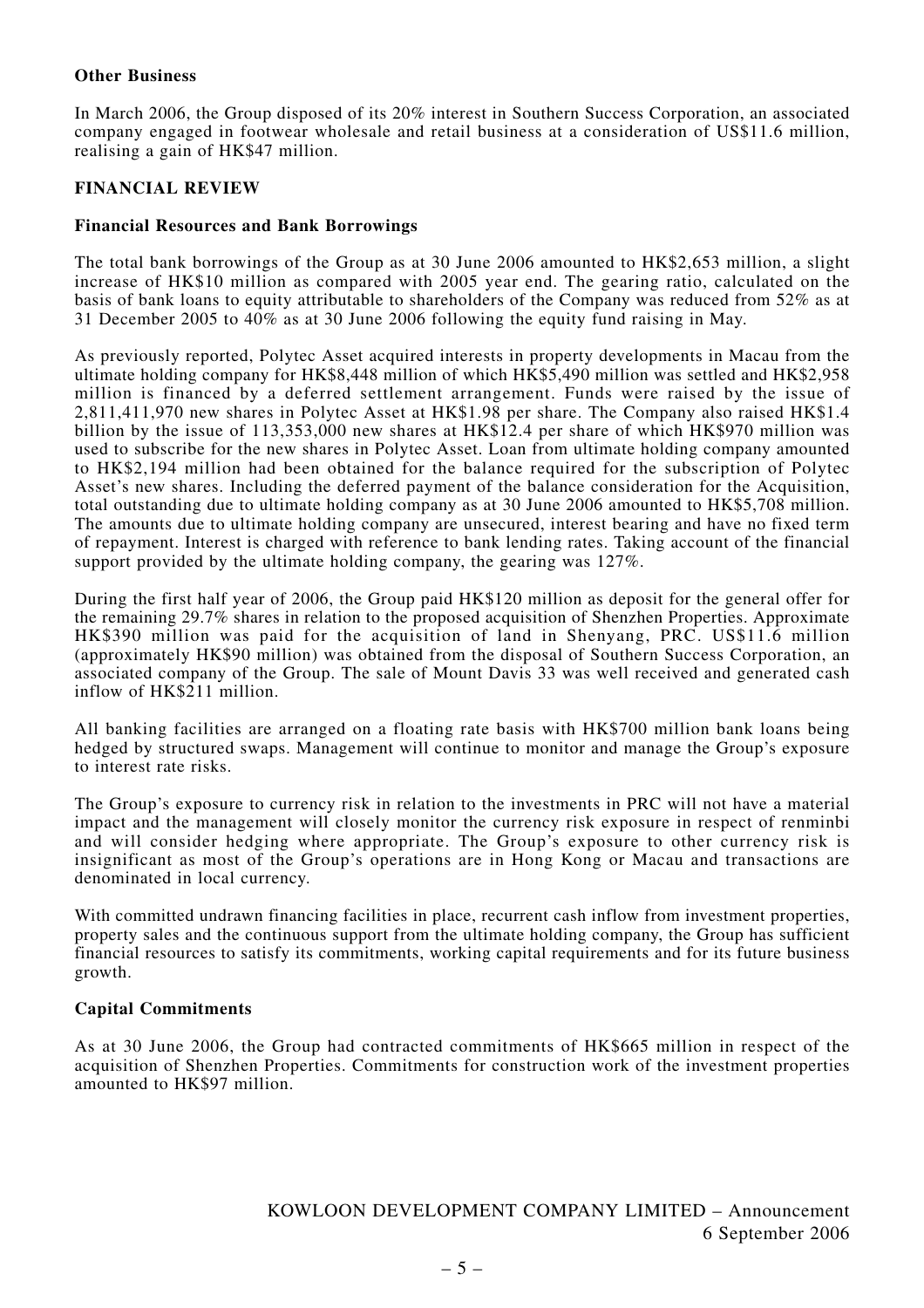# **Contingent Liabilities and Pledge of Assets**

As at 30 June 2006, properties and other assets amounting to HK\$4,732 million and time deposits of HK\$345 million were pledged to financial institutions to secure credit facilities. The Group had no contingent liabilities as at 30 June 2006.

# **OUTLOOK**

The Group remains optimistic about the Asia economic growth in the medium term. Hong Kong is well positioned with solid economic fundamentals and benefits from the continuous growth of the PRC economy. The macro-austerity measures implemented by the PRC central government should make the PRC property market more stable, thus providing a solid foundation for healthy and sustained growth in long term. As for the Macau property market, economic activities remain strong, which creates a need for a large work-force which in turn will generate further demand for residential accommodation.

In accordance with the Group's three-tier development strategy, and following a series of acquisitions in Macau and PRC in the first half of 2006, the Group is now well positioned in its three major markets, namely, Hong Kong, Macau and the PRC. Management is confident to secure additional value enhancing property projects in short term as we have done in the past in order to ensure strong earnings growth for the Group from the year 2008 onwards.

## **OTHER INFORMATION**

## **Compliance with the Code on Corporate Governance Practices**

The Company has complied with the code provisions set out in Appendix 14 Code on Corporate Governance Practices of the Rules Governing the Listing of Securities on The Stock Exchange of Hong Kong Limited ("Listing Rules") throughout the accounting period for the six months ended 30 June 2006, save for the few exceptions specified and explained below:

## *Code Provision A.2.1*

This Code stipulates that the roles of chairman and chief executive officer should be separate and should not be performed by the same individual.

The position of the Chairman of the Board is currently held by Mr Or Wai Sheun, and the Company does not have any chief executive officer. Given the current corporate structure, there is no separation between the roles of chairman and chief executive officer. The Board considers that this structure is beneficial to the Company as it enables the Company to make prompt and efficient decisions. Moreover, all major decisions are made in consultation with members of the Board and appropriate board committees comprising of experienced and high calibre individuals. Hence, the operations of the Board and board committees ensure the balance of power and authority. The corporate governance principles of the Company emphasize the importance of a quality Board and accountability to all shareholders.

## *Code Provision A.4.1 and A.4.2*

Code A.4.1 stipulates that non-executive directors should be appointed for a specific term, subject to re-election.

Code A.4.2 stipulates that all directors appointed to fill a casual vacancy should be subject to election by shareholders at the first general meeting after their appointment. Every director, including those appointed for a specific term, should be subject to retirement by rotation at least once every three years.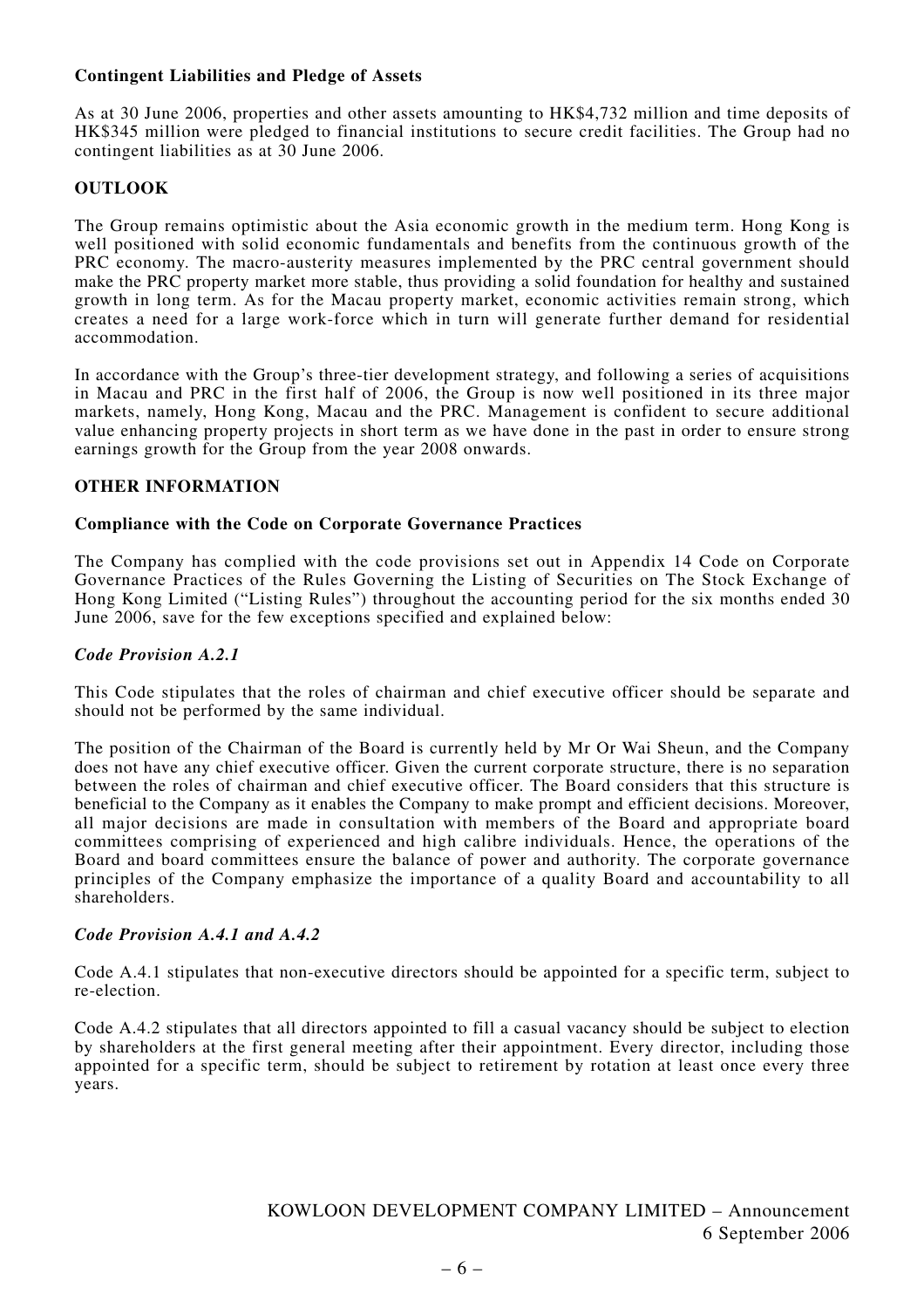In accordance with the previous Article 105(A) of the Company's Articles of Association, at every annual general meeting one-third of the Directors for the time being or, if their number is not three or a multiple of three, then the number nearest one-third, who have been longest in office since their last election shall retire from office, provided that no Director holding office as executive chairman or as a managing director shall be subject to retirement by rotation or taken into account in determining the number of Directors to retire. The retiring Directors shall be eligible for re-election.

At the Annual General Meeting of the Company held on 8 May 2006, a special resolution was passed to replace the previous Article 105(A) in the Company's Articles of Association with a new Article  $105(A)$  to provide that all Directors shall be elected for a term of not more than approximately three years since his last election or re-election expiring at the conclusion of the third annual general meeting of the Company after his election or re-election and shall be eligible for re-election.

Non-executive Directors of the Company do not have a specific term of appointment. However, as Non-executive Directors will be subject to re-election under the new Article 105(A), in the opinion of the Directors, the principle of Code A.4 that all directors should be subject to re-election at regular intervals has been up held.

The Company's Articles of Association provide that a Director appointed to fill a casual vacancy shall hold office until the first annual general meeting after his appointment, and shall be subject to re-election by the shareholders. This procedure complies with the requirement of Appendix 3 of the Listing Rules.

## **Securities Transactions by Directors**

The Company has adopted the Model Code for Securities Transactions by Directors of Listed Issuers (the "Model Code") as set out in Appendix 10 of the Listing Rules. The Company has made specific enquiry of all Directors regarding any non-compliance with the Model Code during the period under review and they have all confirmed that they had fully complied with the required standard set out in the Model Code.

## **Purchase, Sale or Redemption of Shares**

There was no purchase, sale or redemption by the Company, or any of its subsidiaries, of the Company's listed shares during the six months ended 30 June 2006.

## **Closure of Register of Members**

The Register of Members of the Company will be closed from Monday, 25 September 2006 to Wednesday, 27 September 2006, both days inclusive. To qualify for the interim dividend, all transfers accompanied by the relevant share certificates must be lodged with the Company's Registrars, Computershare Hong Kong Investor Services Limited, at Shops 1712-6, 17th Floor, Hopewell Centre, 183 Queen's Road East, Wanchai, Hong Kong not later than 4:00 p.m. on Friday, 22 September 2006.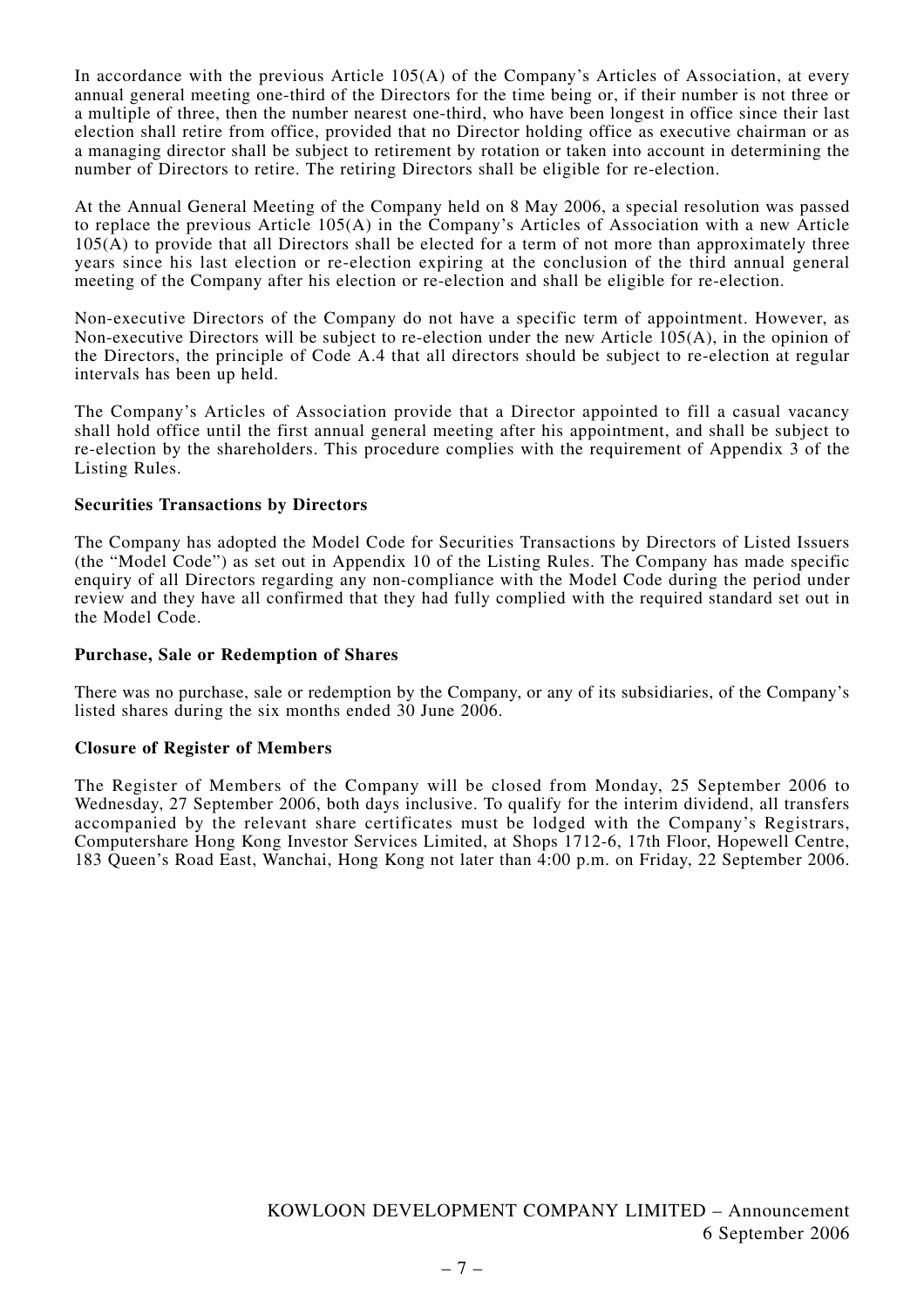# **Consolidated Income Statement**

|                                                 |                | Six months ended 30 June |             |  |
|-------------------------------------------------|----------------|--------------------------|-------------|--|
|                                                 |                | 2006                     | 2005        |  |
|                                                 |                | (unaudited)              | (unaudited) |  |
|                                                 | <b>Note</b>    | <b>HK\$'000</b>          | HK\$'000    |  |
| <b>Turnover</b>                                 | $\overline{2}$ | 1,312,418                | 483,940     |  |
| Other revenue                                   |                | 7,151                    | 1,284       |  |
| Depreciation and amortization                   |                | (4,738)                  | (503)       |  |
| Staff costs                                     |                | (28, 780)                | (19, 439)   |  |
| Cost of inventories                             |                | (905, 171)               | (232,066)   |  |
| Fair value changes on investment properties     |                | 72,210                   | 143,436     |  |
| Other operating expenses                        |                | (97, 136)                | (18, 111)   |  |
| <b>Profit from operations</b>                   | $\overline{2}$ | 355,954                  | 358,541     |  |
| Finance costs                                   |                | (34,203)                 | (2,480)     |  |
| Profit on disposal of an associated company     |                | 47,090                   |             |  |
| Share of profits of associated companies        |                | 588                      | 4,682       |  |
| Share of profits of jointly controlled entities |                | 3,273                    |             |  |
| <b>Profit before taxation</b>                   |                | 372,702                  | 360,743     |  |
| Income tax                                      | $\mathfrak{Z}$ | (43, 470)                | (60, 195)   |  |
| Profit for the period                           |                | 329,232                  | 300,548     |  |
| Attributable to:                                |                |                          |             |  |
| Shareholders of the Company                     |                | 317,835                  | 300,510     |  |
| Minority interests                              |                | 11,397                   | 38          |  |
| Profit for the period                           |                | 329,232                  | 300,548     |  |
| Earnings per share - Basic                      | $\overline{4}$ | \$0.53                   | \$0.53      |  |
| Dividend per share                              | 5              | \$0.13                   | \$0.10      |  |
|                                                 |                |                          |             |  |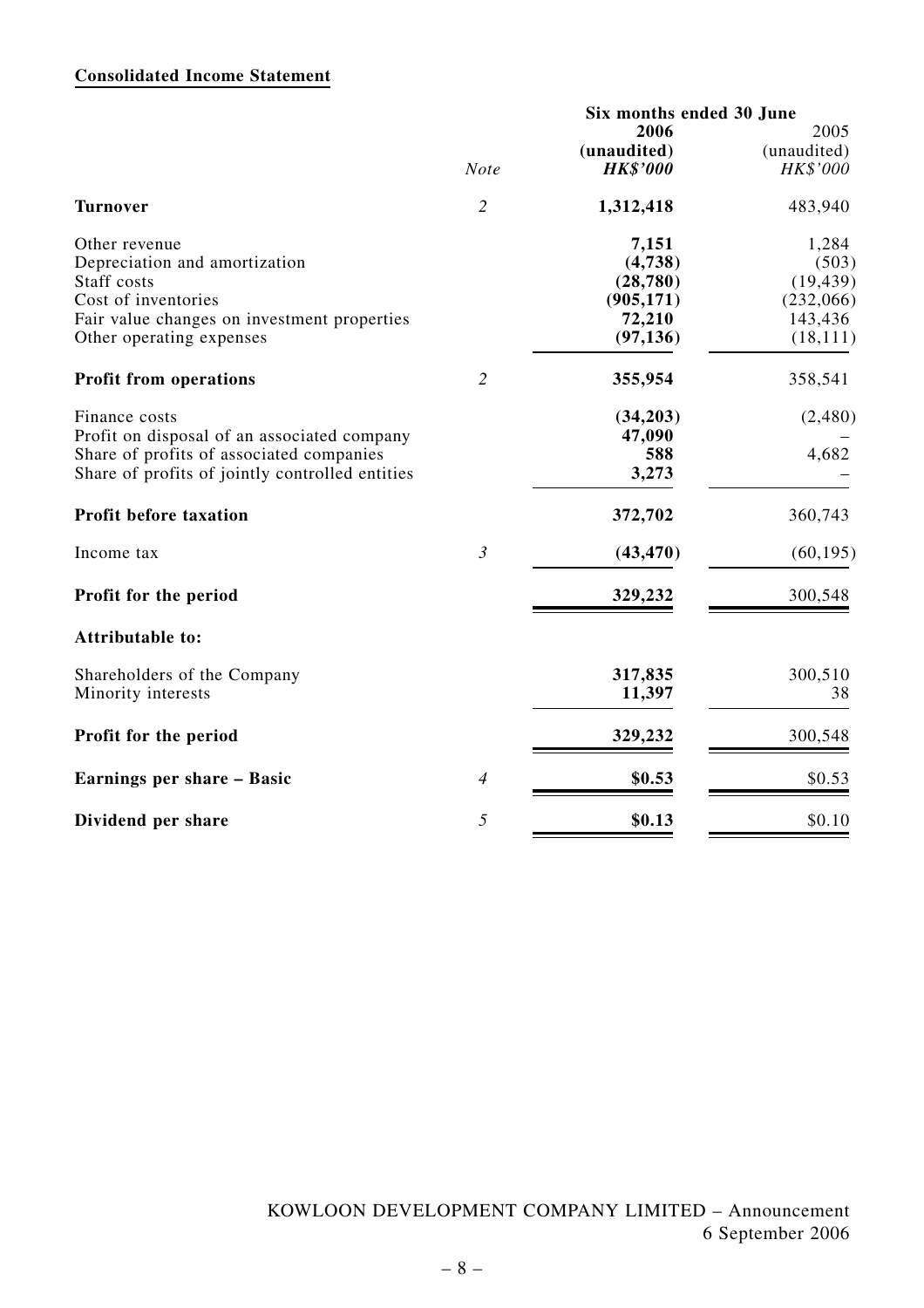# **Consolidated Balance Sheet**

|                                              |      | At 30 June 2006                |                                |                       | At 31 December 2005   |
|----------------------------------------------|------|--------------------------------|--------------------------------|-----------------------|-----------------------|
|                                              | Note | (unaudited)<br><b>HK\$'000</b> | (unaudited)<br><b>HK\$'000</b> | (audited)<br>HK\$'000 | (audited)<br>HK\$'000 |
| Non-current assets                           |      |                                |                                |                       |                       |
| Fixed assets                                 |      |                                |                                |                       |                       |
| - Investment properties                      |      |                                | 4,220,630                      |                       | 4,147,630             |
| - Leasehold land held for own use            |      |                                | 262,288                        |                       | 265,553               |
| - Other property, plant and equipment        |      |                                | 38,310                         |                       | 39,503                |
|                                              |      |                                | 4,521,228                      |                       | 4,452,686             |
| Goodwill                                     |      |                                | 16,994                         |                       | 16,994                |
| Interests in property development            |      |                                | 8,448,000                      |                       |                       |
| Interest in jointly controlled entities      |      |                                | 397,780                        |                       | 394,507               |
| Interest in associated companies             |      |                                | 12,091                         |                       | 56,568                |
| Investments in securities                    |      |                                | 55,838                         |                       | 65,220                |
| Loans and advances<br>Deferred tax assets    |      |                                | 46,025<br>5,714                |                       | 55,320<br>9,303       |
|                                              |      |                                |                                |                       |                       |
|                                              |      |                                | 13,503,670                     |                       | 5,050,598             |
|                                              |      | At 30 June 2006                |                                |                       | At 31 December 2005   |
|                                              |      | (unaudited)                    | (unaudited)                    | (audited)             | (audited)             |
|                                              | Note | <b>HK\$'000</b>                | <b>HK\$'000</b>                | HK\$'000              | HK\$'000              |
| <b>Current assets</b>                        |      |                                |                                |                       |                       |
| Interest in property development             |      | 590,280                        |                                | 575,298               |                       |
| Inventories                                  |      | 3,922,869                      |                                | 3,194,826             |                       |
| Trade and other receivables                  | 6    | 924,919                        |                                | 320,440               |                       |
| Loans and advances                           |      | 56,124                         |                                | 63,523                |                       |
| Amounts due from jointly controlled entities |      | 252,864                        |                                | 247,192               |                       |
| Amount due from an associated company        |      | 191                            |                                | 207                   |                       |
| Derivative financial instruments             |      | 14,118                         |                                | 25,811                |                       |
| Investments in securities                    |      | 201,093                        |                                | 242,445               |                       |
| Time deposit (pledged)                       |      | 345,425                        |                                | 38,205                |                       |
| Cash and cash equivalents                    |      | 322,635                        |                                | 104,706               |                       |
|                                              |      | 6,630,518                      |                                | 4,812,653             |                       |
| <b>Current liabilities</b>                   |      |                                |                                |                       |                       |
| Trade and other payables                     | 7    | 1,087,867                      |                                | 338,804               |                       |
| Amount due to ultimate holding company       |      | 5,435                          |                                |                       |                       |
| Amount due to a major shareholder            |      |                                |                                | 140,791               |                       |
| Amounts due to minority shareholders         |      | 33,484                         |                                | 31,924                |                       |
| Derivative financial instruments             |      | 61,073                         |                                | 7,741                 |                       |
| Bank loans                                   |      | 887,439                        |                                | 978,413               |                       |
| Current taxation                             |      | 66,348                         |                                | 44,814                |                       |
|                                              |      | 2,141,646                      |                                | 1,542,487             |                       |
| Net current assets                           |      |                                | 4,488,872                      |                       | 3,270,166             |

KOWLOON DEVELOPMENT COMPANY LIMITED – Announcement 6 September 2006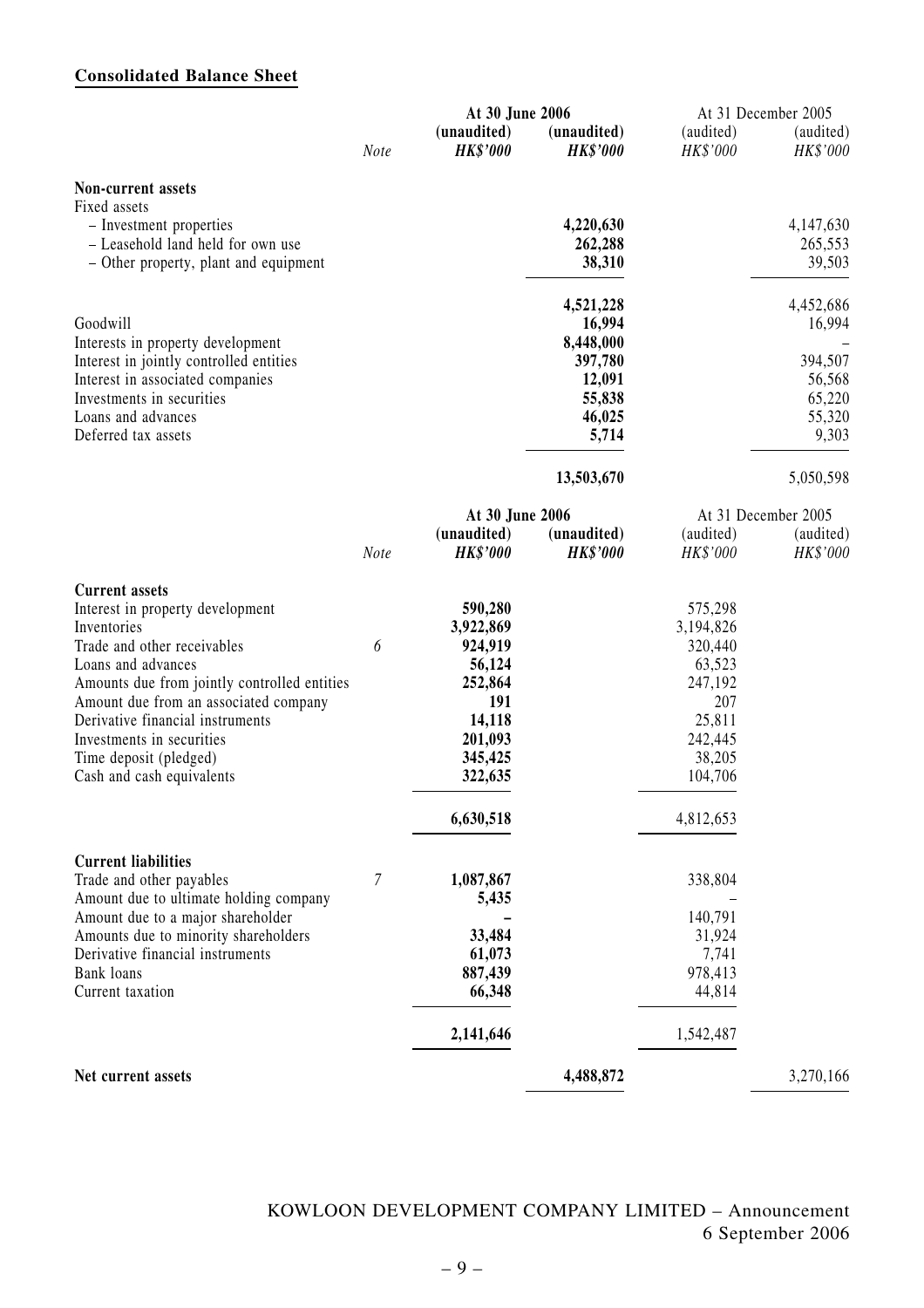| Total assets less current liabilities                                                                                                                        |                                                | 17,992,542          |                               | 8,320,764           |
|--------------------------------------------------------------------------------------------------------------------------------------------------------------|------------------------------------------------|---------------------|-------------------------------|---------------------|
| <b>Non-current liabilities</b><br>Loan from ultimate holding company<br>Amount payable to ultimate holding company<br>Bank loans<br>Deferred tax liabilities | 2,742,040<br>2,965,677<br>1,765,200<br>674,494 |                     | 2,635<br>1,663,600<br>667,940 |                     |
|                                                                                                                                                              |                                                | 8,147,411           |                               | 2,334,175           |
| <b>NET ASSETS</b>                                                                                                                                            |                                                | 9,845,131           |                               | 5,986,589           |
| <b>CAPITAL AND RESERVES</b><br>Share capital<br>Reserves                                                                                                     |                                                | 68,012<br>6,540,752 |                               | 56,677<br>5,040,735 |
| Total equity attributable to<br>shareholders of the Company                                                                                                  |                                                | 6,608,764           |                               | 5,097,412           |
| Minority interests                                                                                                                                           |                                                | 3,236,367           |                               | 889,177             |
| <b>TOTAL EQUITY</b>                                                                                                                                          |                                                | 9,845,131           |                               | 5,986,589           |

*Notes*

#### **1 Basis of preparation of accounts**

The interim financial statements has been prepared on a basis consistent with the accounting policies adopted in the 2005 annual financial statements except for the adoption of certain new standards, amendments and interpretations issued by the Hong Kong Institute of Certified Public Accountants ("HKICPA"), which are effective for accounting periods beginning on or after 1 January 2006. The adoption of the new standards, amendments and interpretations had no material effect on the Group's results of operation and financial position.

The interim financial statements has been prepared in accordance with the applicable disclosure provisions of the Rules Governing the Listing of Securities on The Stock Exchange of Hong Kong Limited, including compliance with Hong Kong Accounting Standard 34, "Interim financial reporting", issued by the HKICPA.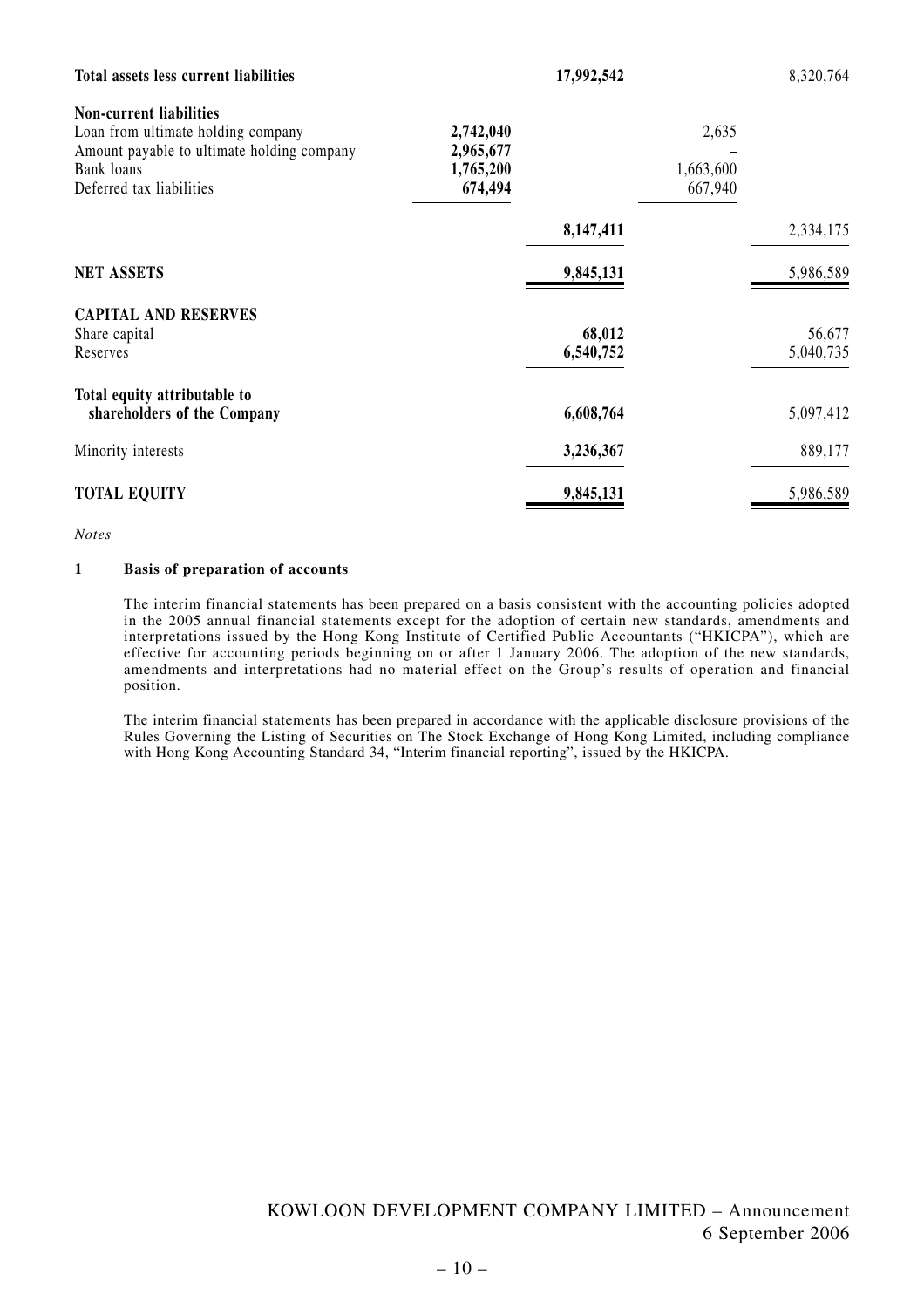#### **2 Segment information**

## *(a) Business segments*

|                                                                                                                                                                                       | Six months ended 30 June 2006                 |                                            |                                                  |                                                 |                                  |
|---------------------------------------------------------------------------------------------------------------------------------------------------------------------------------------|-----------------------------------------------|--------------------------------------------|--------------------------------------------------|-------------------------------------------------|----------------------------------|
|                                                                                                                                                                                       | Consolidated<br><b>HK\$'000</b>               | Property<br>development<br><b>HK\$'000</b> | <b>Property</b><br>investment<br><b>HK\$'000</b> | Financing and<br>investments<br><b>HK\$'000</b> | <b>Others</b><br><b>HK\$'000</b> |
| Turnover                                                                                                                                                                              | 1,312,418                                     | 597,841                                    | 107,931                                          | 579,270                                         | 27,376                           |
| Contribution from operations<br>Fair value changes on investment properties<br>Unallocated group expenses                                                                             | 304,371<br>72,210<br>(20, 627)                | 172,324                                    | 97,088<br>72,210                                 | 27,558                                          | 7,401                            |
| Profit from operations<br>Finance costs<br>Profit on disposal of an associated company<br>Share of profits of associated companies<br>Share of profits of jointly controlled entities | 355,954<br>(34,203)<br>47,090<br>588<br>3,273 |                                            | 3,273                                            |                                                 | 588                              |
| Profit before taxation<br>Income tax                                                                                                                                                  | 372,702<br>(43, 470)                          |                                            |                                                  |                                                 |                                  |
| Profit for the period                                                                                                                                                                 | 329,232                                       |                                            |                                                  |                                                 |                                  |
|                                                                                                                                                                                       |                                               |                                            | Six months ended 30 June 2005                    |                                                 |                                  |
|                                                                                                                                                                                       | Consolidated<br>HK\$'000                      | Property<br>development<br><b>HK\$'000</b> | Property<br>investment<br>HK\$'000               | Financing and<br>investments<br>HK\$'000        | Others<br>HK\$'000               |

| Turnover                                                                                                  | 483,940                         | 217,308 | 99,142            | 157,612 | 9,878 |
|-----------------------------------------------------------------------------------------------------------|---------------------------------|---------|-------------------|---------|-------|
| Contribution from operations<br>Fair value changes on investment properties<br>Unallocated group expenses | 228,428<br>143,436<br>(13, 323) | 104,741 | 86,628<br>143,436 | 37,411  | (352) |
| Profit from operations<br>Finance costs<br>Share of profits of associated companies                       | 358,541<br>(2,480)<br>4,682     |         |                   |         | 4,682 |
| Profit before taxation<br>Income tax                                                                      | 360,743<br>(60, 195)            |         |                   |         |       |
| Profit for the period                                                                                     | 300,548                         |         |                   |         |       |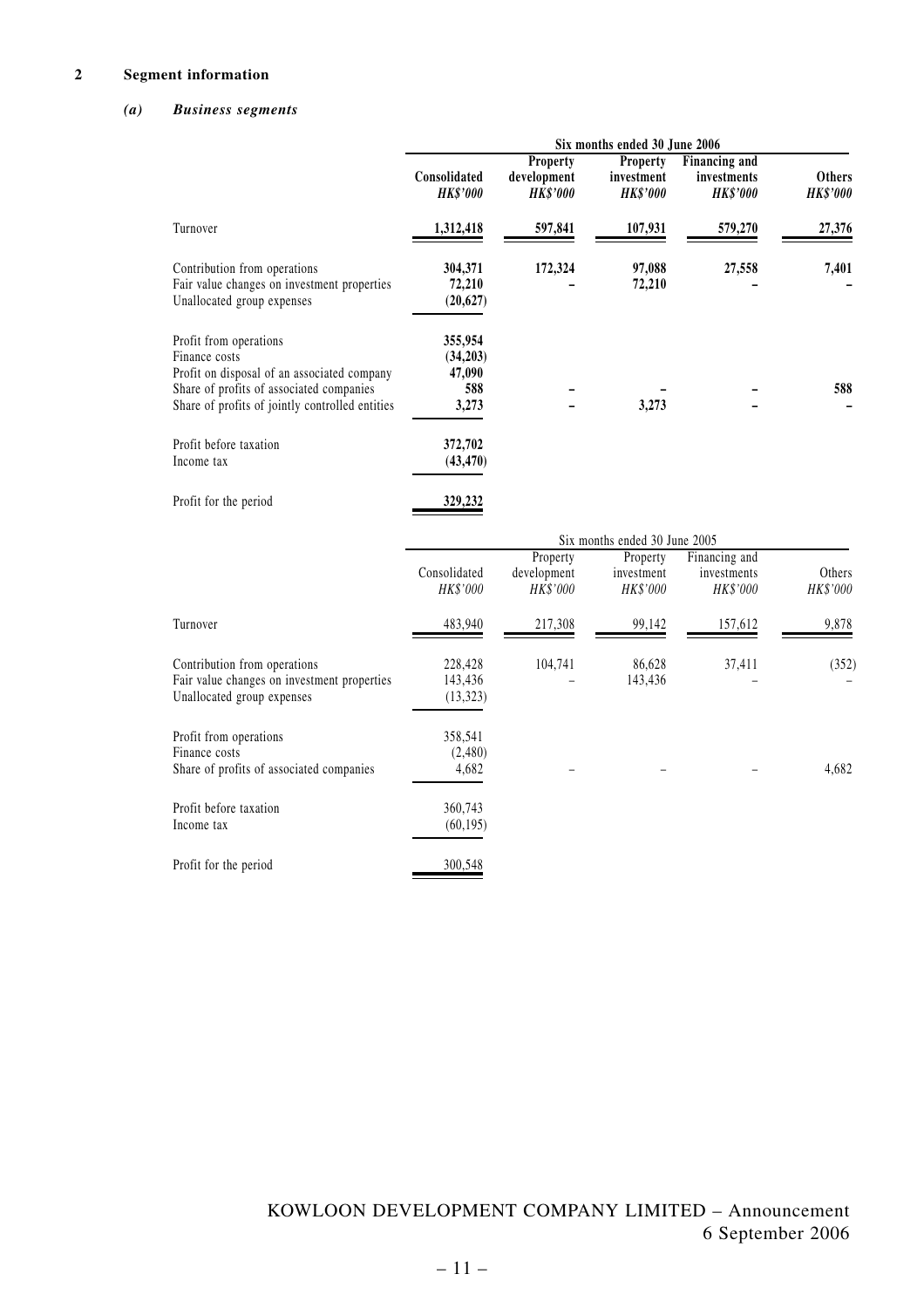#### *(b) Geographical segments*

| <b>Group turnover</b> |                 | Group profit<br>from operations |                 |
|-----------------------|-----------------|---------------------------------|-----------------|
|                       |                 | Six months ended 30 June        |                 |
| 2006                  | 2005            | 2006                            | 2005            |
| <b>HK\$'000</b>       | <i>HK\$'000</i> | <b>HK\$'000</b>                 | <i>HK\$'000</i> |
| 1,154,139             | 476,626         | 310,058                         | 352,563         |
| 132,000               |                 | 29,835                          |                 |
| 12,409                |                 | 822                             |                 |
| 11,252                | 4,452           | 12,682                          | 4,362           |
| 2,618                 | 2,862           | 2,557                           | 1,616           |
| 1,312,418             | 483,940         | 355,954                         | 358,541         |
|                       |                 | Six months ended 30 June        |                 |

#### **3 Income tax**

|                                                  | Six months ended 30 June<br>2006<br><b>HK\$'000</b> | 2005<br>HK\$'000 |
|--------------------------------------------------|-----------------------------------------------------|------------------|
| <b>Current tax</b>                               |                                                     |                  |
| Provision for profits tax<br>- Hong Kong         | 35,156                                              | 34,250           |
| $-$ Overseas                                     | 1,505                                               |                  |
| (Over)/Under provision in respect of prior years | (3,333)                                             | 810              |
|                                                  | 33,328                                              | 35,060           |
| Deferred tax                                     | 10,142                                              | 25,135           |
|                                                  | 43,470                                              | 60,195           |

Hong Kong profits tax is calculated at 17.5% (six months ended 30 June 2005: 17.5%) on the estimated assessable profits of the period. Overseas tax is calculated at the applicable tax rates ruling in the respective jurisdictions.

#### **4 Earnings per share**

The calculation of basic earnings per share is based on the profit attributable to shareholders of the Company of \$317,834,816 (six months ended 30 June 2005: \$300,509,526) and weighted average number of ordinary shares of 595,575,795 (2005: number of 566,767,850 ordinary shares) in issue during the period.

No diluted earnings per share for the six months ended 30 June 2005 and 2006 has been presented as the Company had no dilutive potential ordinary shares for both periods.

#### **5 Dividend**

|                                                       | Six months ended 30 June |                 |
|-------------------------------------------------------|--------------------------|-----------------|
|                                                       | 2006                     | 2005            |
|                                                       | <b>HK\$'000</b>          | <i>HK\$'000</i> |
| Interim dividend declared after the interim period of |                          |                 |
| \$0.13 (2005: \$0.10) per share                       | 88.416                   | 56.677          |
|                                                       |                          |                 |